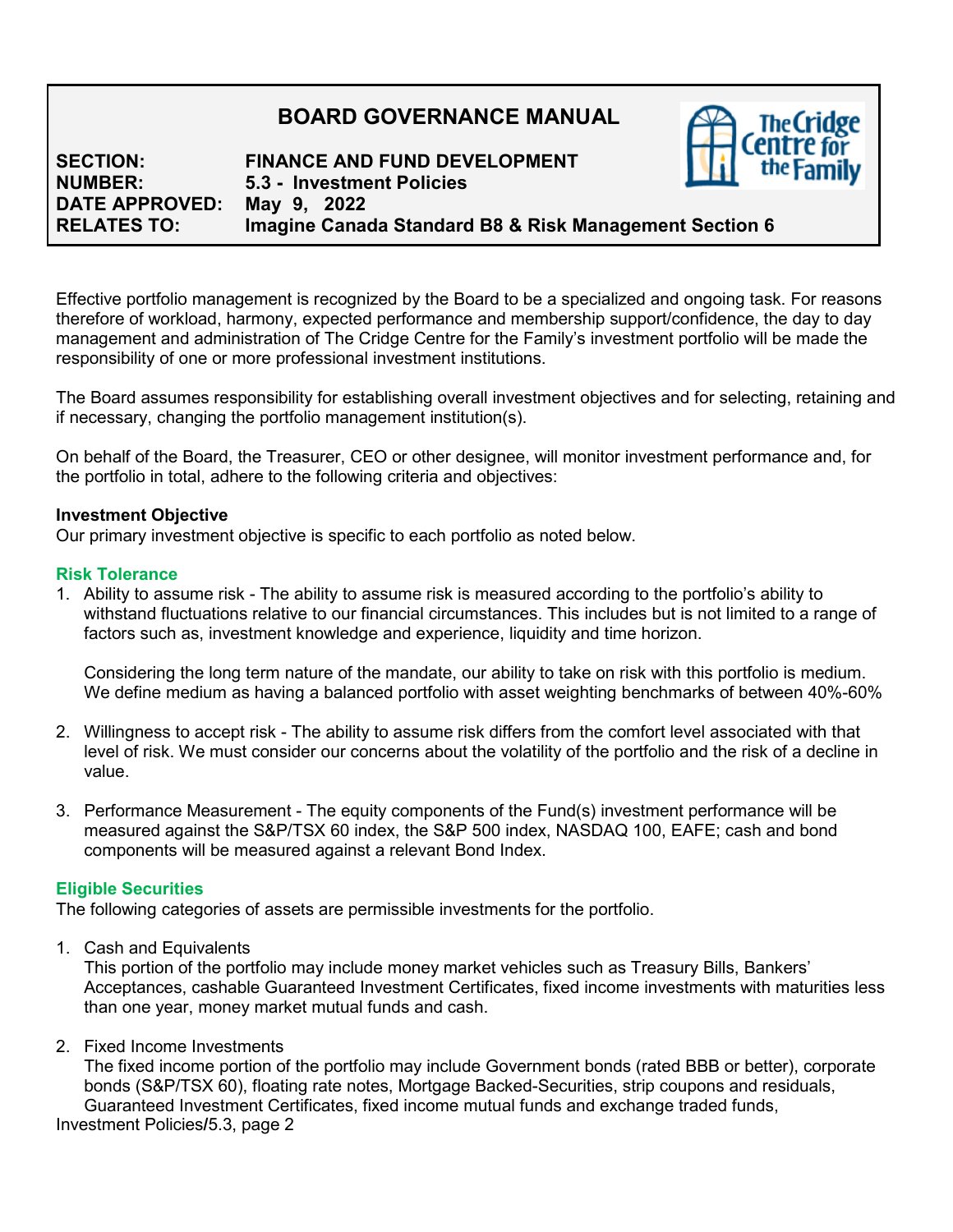and preferred shares. The fixed income portfolio shall be diversified to avoid undue exposure to any individual issuer (excluding obligations of the Canadian Government, any Provincial Government or their agencies).

3. Equity Investments

The equity portion of the portfolio may include common shares, rights and warrants, Real Estate Investment Trusts, equity and balanced mutual funds, and equity exchange traded funds. Common stocks should be listed on a recognized stock exchange (S&P/TSX 60, S&P 500, NASDAQ - 100, or MSCI EAFE). The equity holdings within the portfolio shall be appropriately diversified.

Further, individual equity issues must not exceed 5% of portfolio net asset value. The 5% maximum does not apply to a mutual fund or Exchange Traded Fund or the fixed income or bond portion of the portfolio.

- 4. Social Considerations
	- a) Through their business practices and via the products they produce, the Board recognizes that the influence of some companies may be in opposition to The Cridge Centre for the Family's Purpose. To the extent it is clear cut, the portfolio will not knowingly include the securities of companies who:
		- i. produce weapon systems;
		- ii. produce alcohol and tobacco products;
		- iii. intentionally damage the environment;
		- iv. knowingly discriminate against women and minority employees;
	- b) It is recognized that certain mutual funds and ETF's Index trusts may at times be in conflict with the above considerations.

#### **Asset Allocation**

Asset allocation is the process of determining the percentage of investments that should be invested among the different asset classes based on our investment objective, risk tolerance and time horizon. The higher the equity allocation, the greater the portfolio's potential for capital appreciation and higher long-term returns. Conversely, the higher the fixed income allocation, the greater the portfolio's potential for a consistent income stream and potentially lower returns.

The current asset class weightings are intended to provide the desired risk levels. The asset allocation ranges provide the flexibility required to make tactical decisions based on our investment counsel's short to mid-term capital market outlook.

- 1. General Fund:
	- Investment Objective to provide both income and growth of capital

| <b>Asset Class</b>   | <b>Strategic Asset Mix</b> | <b>Asset Mix Guidelines</b> |                |
|----------------------|----------------------------|-----------------------------|----------------|
|                      |                            | <b>Minimum</b>              | <b>Maximum</b> |
| Cash and Equivalents | 5%                         | $0\%$                       | 60%            |
| Fixed Income         | 35%                        | 40 %                        | 60 %           |
| Equity               | 60 %                       | 40 %                        | 60 %           |
| <b>Alternatives</b>  | $0\%$                      | 0%                          | 10%            |

Investment Policies**/**5.3, page 3

| Geographic Distribution<br><b>Strategic Asset Mix</b> | <b>Asset Mix Guidelines</b> |         |
|-------------------------------------------------------|-----------------------------|---------|
|                                                       |                             | Minimum |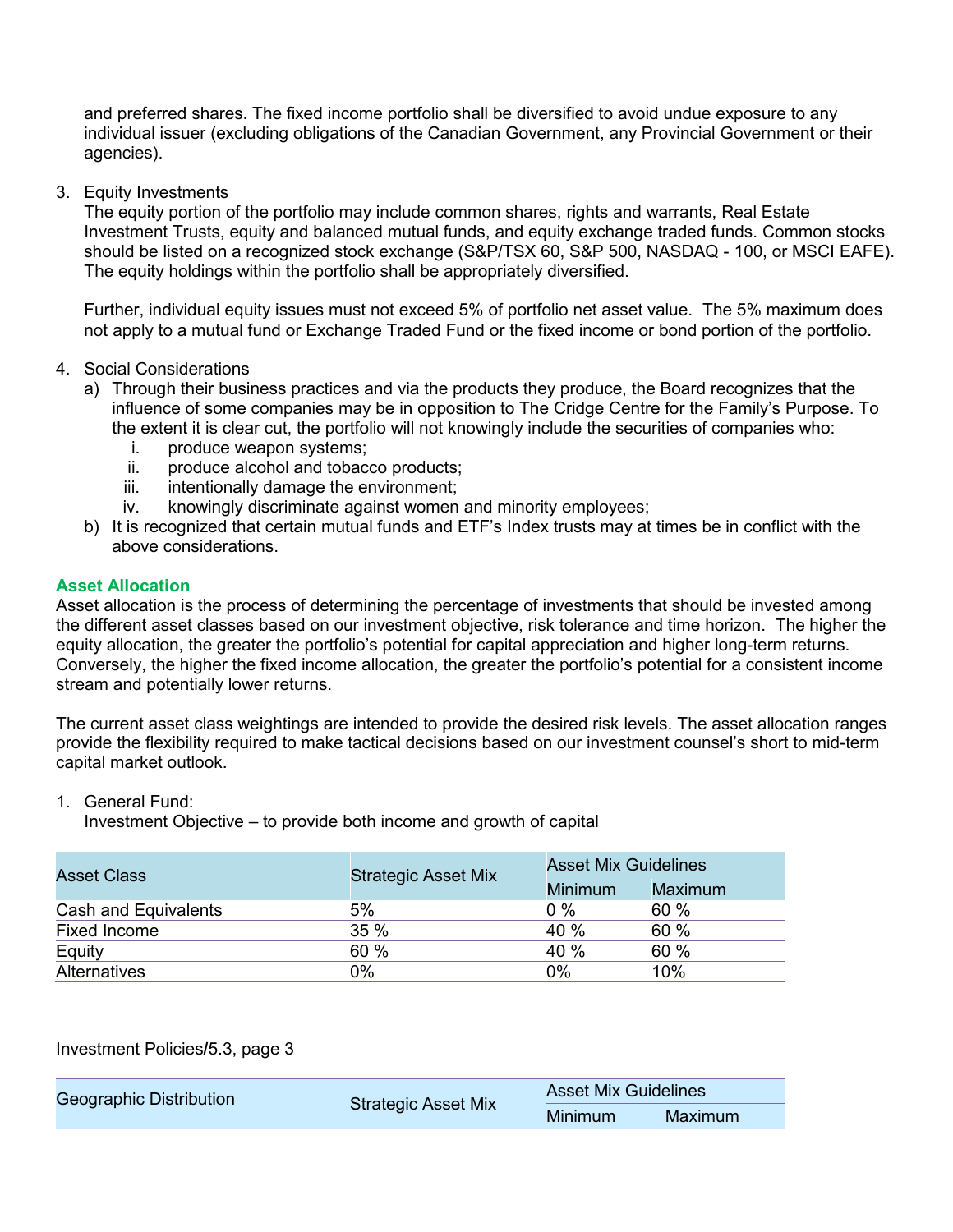| Canadian      | $F^{\prime}$   | 200/<br>ZU 70 | 80% |  |
|---------------|----------------|---------------|-----|--|
| U.S.          | E <sub>0</sub> | 0%            | 80% |  |
| International | 0%             | 2%            | 50% |  |

# 2. Endowment Fund:

Investment Objective – to provide both income and growth of capital

| <b>Asset Class</b>   | <b>Strategic Asset Mix</b> | <b>Asset Mix Guidelines</b> |                |
|----------------------|----------------------------|-----------------------------|----------------|
|                      |                            | Minimum                     | <b>Maximum</b> |
| Cash and Equivalents | 5%                         | $0\%$                       | <b>25 %</b>    |
| <b>Fixed Income</b>  | 35 %                       | 40 %                        | 60 %           |
| Equity               | 60 %                       | 40 %                        | 60 %           |
| <b>Alternatives</b>  | 0%                         | 0%                          | 10%            |

| Geographic Distribution | <b>Strategic Asset Mix</b> | <b>Asset Mix Guidelines</b> |         |
|-------------------------|----------------------------|-----------------------------|---------|
|                         |                            | <b>Minimum</b>              | Maximum |
| Canadian                | 45%                        | 20%                         | 80%     |
| U.S.                    | 45%                        | 10%                         | 80%     |
| International           | 10%                        | 0%                          | 50%     |

# 3. Zoie Gardner Fund:

Investment Objective – to provide both income and growth of capital

| <b>Asset Class</b>   | <b>Strategic Asset Mix</b> | <b>Asset Mix Guidelines</b> |         |
|----------------------|----------------------------|-----------------------------|---------|
|                      |                            | <b>Minimum</b>              | Maximum |
| Cash and Equivalents | 5 %                        | $0\%$                       | 25 %    |
| Fixed Income         | 35%                        | 40 %                        | 60 %    |
| Equity               | 60 %                       | 40 %                        | 60 %    |
| <b>Alternatives</b>  | 0%                         | 0%                          | 10%     |

| <b>Geographic Distribution</b> | <b>Strategic Asset Mix</b> | <b>Asset Mix Guidelines</b> |         |
|--------------------------------|----------------------------|-----------------------------|---------|
|                                |                            | <b>Minimum</b>              | Maximum |
| Canadian                       | 45%                        | 20%                         | 80%     |
| U.S.                           | 45%                        | 10%                         | 80%     |
| International                  | 10%                        | 0%                          | 50%     |

# 4. BC Housing Replacement Reserve Fund: Investment Objective – to provide both income and growth of capital

| <b>Asset Class</b>   | <b>Strategic Asset Mix</b> | <b>Asset Mix Guidelines</b> |                |
|----------------------|----------------------------|-----------------------------|----------------|
|                      |                            | <b>Minimum</b>              | <b>Maximum</b> |
| Cash and Equivalents | 5%                         | $0\%$                       | 25 %           |
| Fixed Income         | 35%                        | 40 %                        | 60 %           |
| Equity               | 60 %                       | 40%                         | 60 %           |
| <b>Alternatives</b>  | 0%                         | 0%                          | 10%            |

| Geographic Distribution | <b>Strategic Asset Mix</b> | <b>Asset Mix Guidelines</b> |                |
|-------------------------|----------------------------|-----------------------------|----------------|
|                         |                            | Minimum                     | <b>Maximum</b> |
| Canadian                | 45%                        | 20%                         | 80%            |
| <b>U.S.</b>             | 45%                        | 10%                         | 80%            |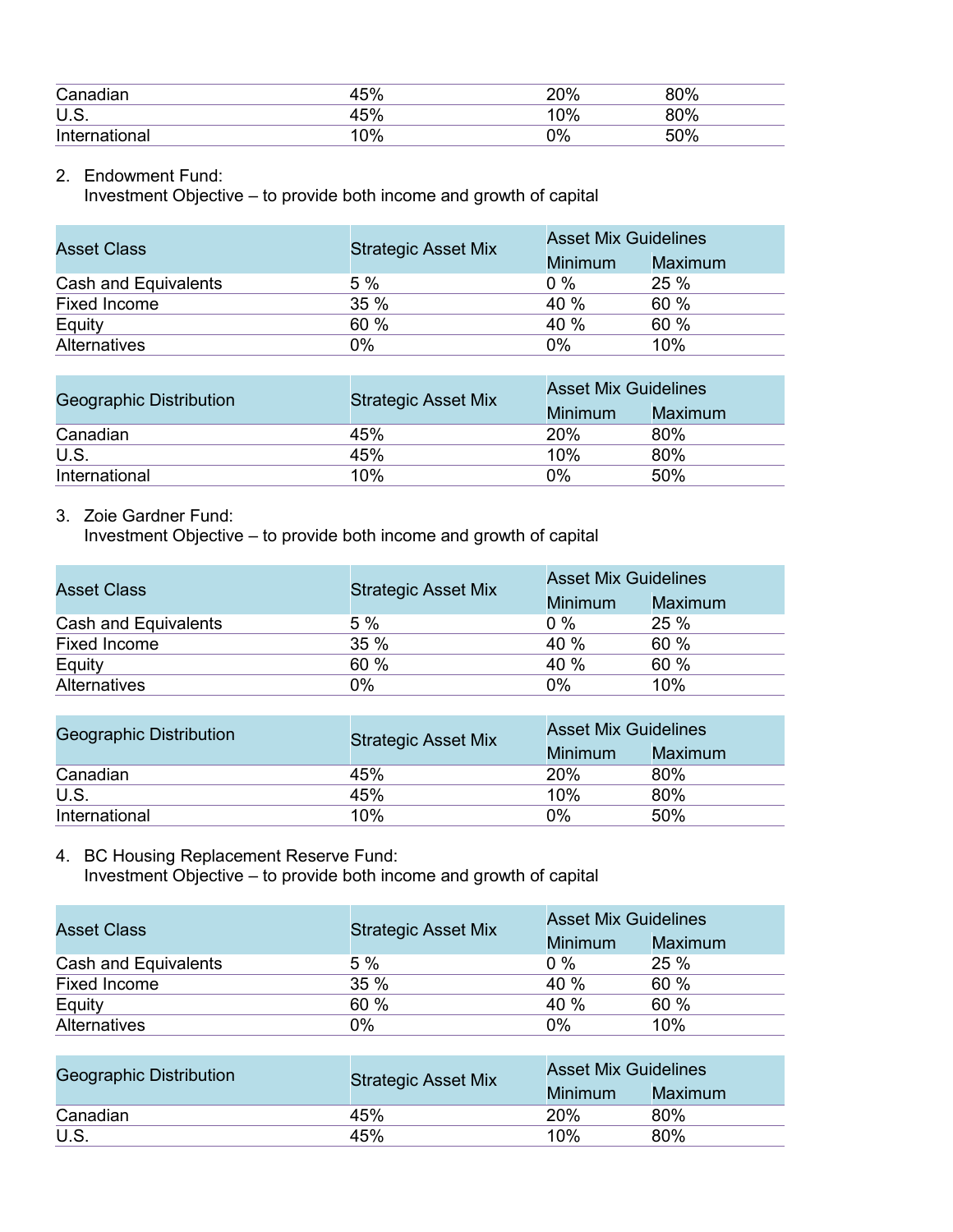| Geographic Distribution | <b>Strategic Asset Mix</b> | <b>Asset Mix Guidelines</b> |         |
|-------------------------|----------------------------|-----------------------------|---------|
|                         |                            | Minimum                     | Maximum |
| International           | 10%                        | 0%                          | 50%     |

#### 5. Rebalancing

Portfolio asset allocation may, at times, differ from the strategic asset mix noted above due to market conditions, cash inflows and outflows, or tactical decisions by our Wealth Advisor. The portfolio allocation will be monitored and rebalancing will take place when asset classes vary outside asset mix guidelines.

# **Investment Constraints**

# 1. Time Constraints

While it may not be possible to define in advance all the possible uses and related timing of our investments, our time horizon for our portfolio is in excess of 10 years.

# 2. Income Requirements

The Portfolio should generate a reasonable level of income for a fully invested portfolio of high quality securities.

3. Liquidity

Our need for liquidity is a function of our existing reserves set aside for emergencies and the likelihood of significant withdrawals in the short-term. Liquidity refers to the ability to convert an asset into cash without causing a significant change in the price of that asset. If the time horizon is short, an illiquid asset may not be appropriate. Sufficient liquidity is important to allow future cash usage for an emergency or to participate in a new investment opportunity.

Accordingly, our portfolio will hold a minimum 5% cash position in case of such eventualities.

# **Diversification**

Diversification is an important strategy for managing and controlling portfolio risk. The table below summarizes the three different types of diversification to be considered.

| <b>Type</b>                       | <b>Description</b>                                                                                                                                                                                                                                                                                           |
|-----------------------------------|--------------------------------------------------------------------------------------------------------------------------------------------------------------------------------------------------------------------------------------------------------------------------------------------------------------|
| By asset classes                  | Diversify by asset class by combining different types of asset classes in<br>the portfolio.                                                                                                                                                                                                                  |
| <b>Within each</b><br>asset class | Diversify within each asset class by holding investments with different risk-<br>return characteristics. For example, equities are diversified across industry<br>sectors, and by company size (large-, mid- and small-cap equities), while<br>bonds are diversified by credit ratings and term to maturity. |
| Geographically                    | Diversify geographically by investing in securities outside of Canada (e.g.<br>the U.S., Europe and Asia).                                                                                                                                                                                                   |

# **Reporting Expectations and Performance Evaluation of Professional Investment Institution**

- 1. The investment firm will have discretionary control in the day-to-day investment management of the assets within our advisory accounts. The investment firm will provide us with advice and counsel with respect to the assets, and recommend amendments to our investment policy when warranted.
- 2. All investment decisions will be governed by the content of this policy including any subsequent amendments made as well as any special instructions or mandates. The investment firm will ensure that all transactions are suitable, completed on a best execution basis and will exercise the care, skill and diligence that is expected of a reasonably prudent person.
- 3. Additionally, the investment firm will be expected to provide quarterly reports detailing securities held and current market values. It is highly desirable that such reports show the annualized time-weighted rate of